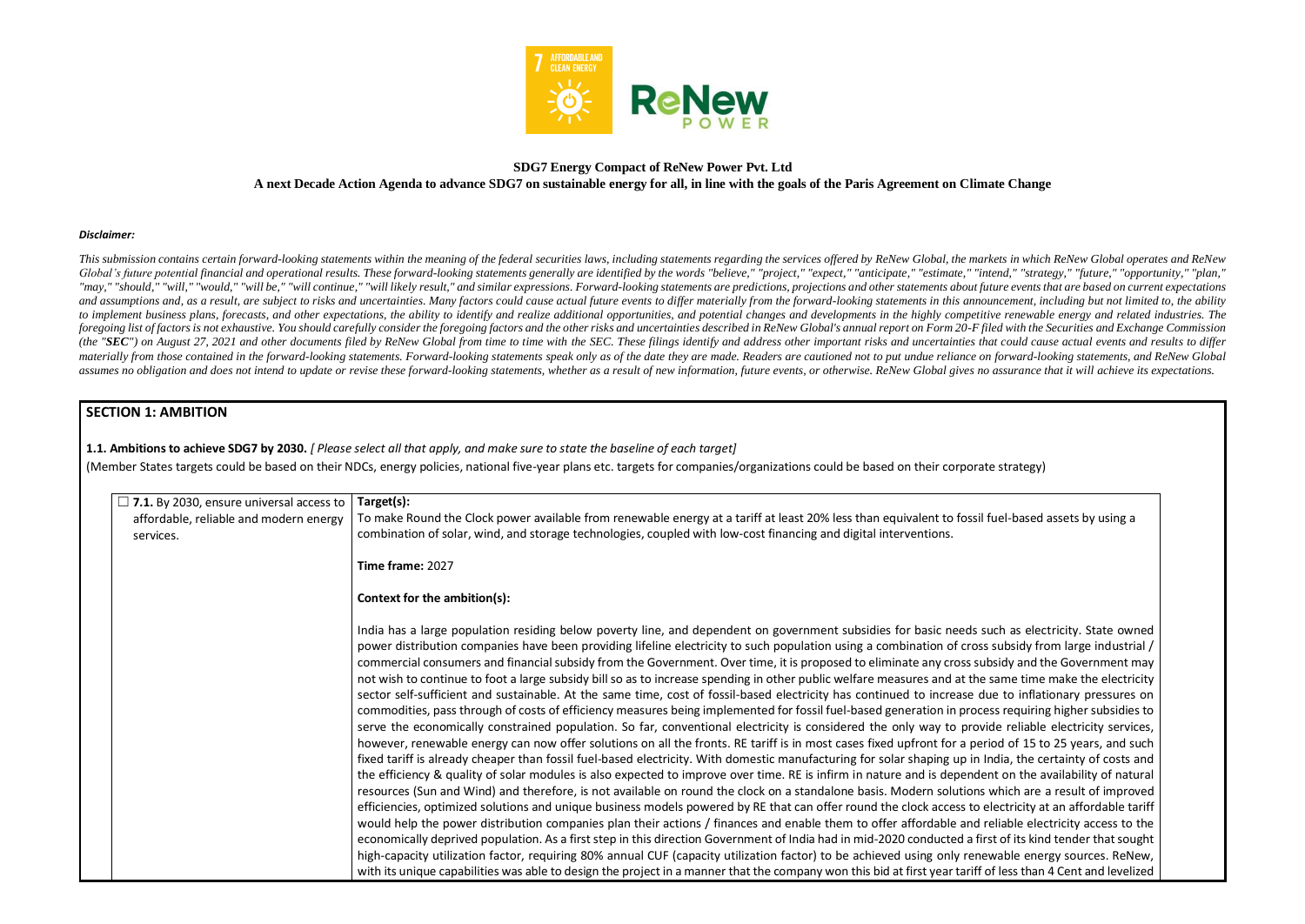|                                                                                     | tariff (over 25 years) of less than 5 Cent. This tariff is competitive as compared to even the variable cost of large cap<br>generation that are currently operational in the country. As a next step, we are working on achieving Round the Clock elec<br>renewable energy that is truly dispatchable and can be scheduled as per users' demand and can be offered at a tariff at I<br>recent fossil fuel-based assets.                                                                                                                                                                                                                                                                                                                                                                                                                                                                                                                                                                                               |
|-------------------------------------------------------------------------------------|------------------------------------------------------------------------------------------------------------------------------------------------------------------------------------------------------------------------------------------------------------------------------------------------------------------------------------------------------------------------------------------------------------------------------------------------------------------------------------------------------------------------------------------------------------------------------------------------------------------------------------------------------------------------------------------------------------------------------------------------------------------------------------------------------------------------------------------------------------------------------------------------------------------------------------------------------------------------------------------------------------------------|
| $\Box$ 7.2. By 2030, increase substantially the                                     | Target(s):                                                                                                                                                                                                                                                                                                                                                                                                                                                                                                                                                                                                                                                                                                                                                                                                                                                                                                                                                                                                             |
| share of renewable energy in the global<br>energy mix.                              | To be a leading international company in renewables with an operating portfolio of 18 GW<br>Current operating capacity (as on September, 2021): 6.1 GW                                                                                                                                                                                                                                                                                                                                                                                                                                                                                                                                                                                                                                                                                                                                                                                                                                                                 |
|                                                                                     | Time frame: 2025                                                                                                                                                                                                                                                                                                                                                                                                                                                                                                                                                                                                                                                                                                                                                                                                                                                                                                                                                                                                       |
|                                                                                     | Context for the ambition(s):                                                                                                                                                                                                                                                                                                                                                                                                                                                                                                                                                                                                                                                                                                                                                                                                                                                                                                                                                                                           |
|                                                                                     | As the world is still tackling the pandemic, climate change continues to be "the greatest threat of the 21st century" (as q<br>Organization). The impact of climate change transcends generations and geographies, adversely affecting food security<br>other socio-economic trends. The UN and the World Economic Forum has espoused complete decarbonization as th<br>stabilization. Though the International Energy Agency said it is possible to achieve net-zero emissions by 2050 and limit war<br>complete makeover through decarbonization of every country in the world.                                                                                                                                                                                                                                                                                                                                                                                                                                      |
|                                                                                     | In this context, India has been championing renewable energy transition by adopting clean energy alternatives like win<br>ambitious target of producing 450 GW of power by 2030 is a testament to the government's imperative call to address th<br>Today, India has crossed 100 GW of installed capacity but a lot more needs to be done to achieve the ambitious target o<br>Power as India's leading clean energy company with largest operating capacity for an IPP is committed to leading and contr<br>ReNew Power's objective of 18 GW by 2025 complements not only the Government of India's efforts for a carbon-free<br>initiative to secure a safer globe for future generations.                                                                                                                                                                                                                                                                                                                           |
| $\Box$ 7.3. By 2030, double the global rate of<br>improvement in energy efficiency. | Target(s):<br>To improve efficiency of energy assets by 1.5-2% over current values by using digital analytics & AI                                                                                                                                                                                                                                                                                                                                                                                                                                                                                                                                                                                                                                                                                                                                                                                                                                                                                                     |
|                                                                                     | Time frame: 2025                                                                                                                                                                                                                                                                                                                                                                                                                                                                                                                                                                                                                                                                                                                                                                                                                                                                                                                                                                                                       |
|                                                                                     | Context for the ambition(s):                                                                                                                                                                                                                                                                                                                                                                                                                                                                                                                                                                                                                                                                                                                                                                                                                                                                                                                                                                                           |
|                                                                                     | In a capex heavy industry like renewable energy, to remain sustainable over long term and to get an edge over non-renewa<br>to improve operational efficiency in order to provide affordable clean energy to all. With an ever-increasing asset base at Re<br>to improve performance of its assets to build sustainable competitive advantage. Managing 100+ sites distributed across th<br>operations is not possible through traditional methods. Hence, through Re.D, ReNew's digital initiative, the organization<br>operations by using the power of data and computing to fuel growth sustainably. Through digital analytics and AI, ReN<br>efficiency without incurring additional capex. This shall also lead to enhanced resource utilization. The efficiency improveme<br>basis advanced analytics solutions identified by the ReNew team intending to deploy them between FY2019 $-$ 2.<br>measurement will be undertaken through a test and control block approach during the deployment of the use cases. |
|                                                                                     | The efficiency improvement of 1.5-2% through analytics and AI is targeted on the overall ReNew portfolio level. Since the<br>based use-cases have been/shall be deployed at different times with respect to each other and then scaled up across sites a<br>speed, radiation, rain, degradation etc.), they will all have different baselines. However, the improvement of each use case<br>of actual improvement pre and post deployment during proof of concept stage and also implementation stage, if possible.                                                                                                                                                                                                                                                                                                                                                                                                                                                                                                    |
|                                                                                     | ReNew for its digital transformation efforts was recognized by the World Economic Forum as a Global Lighthouse making it<br>company in the world to get this recognition.                                                                                                                                                                                                                                                                                                                                                                                                                                                                                                                                                                                                                                                                                                                                                                                                                                              |

e capacities of fossil fuel-based  $\kappa$  electricity supply product using ff at least 20% cheaper than the

(as quoted by the World Health curity, unemployment rates and as the only solution to climate t warming to 1.5 C, it will require

In this context changions india is adopting transition in this context in this wind and solar energy. India ess the impending climate crisis. rget of 450 GW by 2030. ReNew contributing towards this target. n-free future but also the global

newable alternatives, it is critical at ReNew, it became imperative oss the country with best in class zation is aiming to transform its , ReNew plans to improve asset wement targets have been taken - 25. Efficiency improvement

the the efficience analytics  $\&$  AI is targeted analytics  $\&$  AI ites at different conditions (wind ecase will be measured in terms.

king it the first renewable energy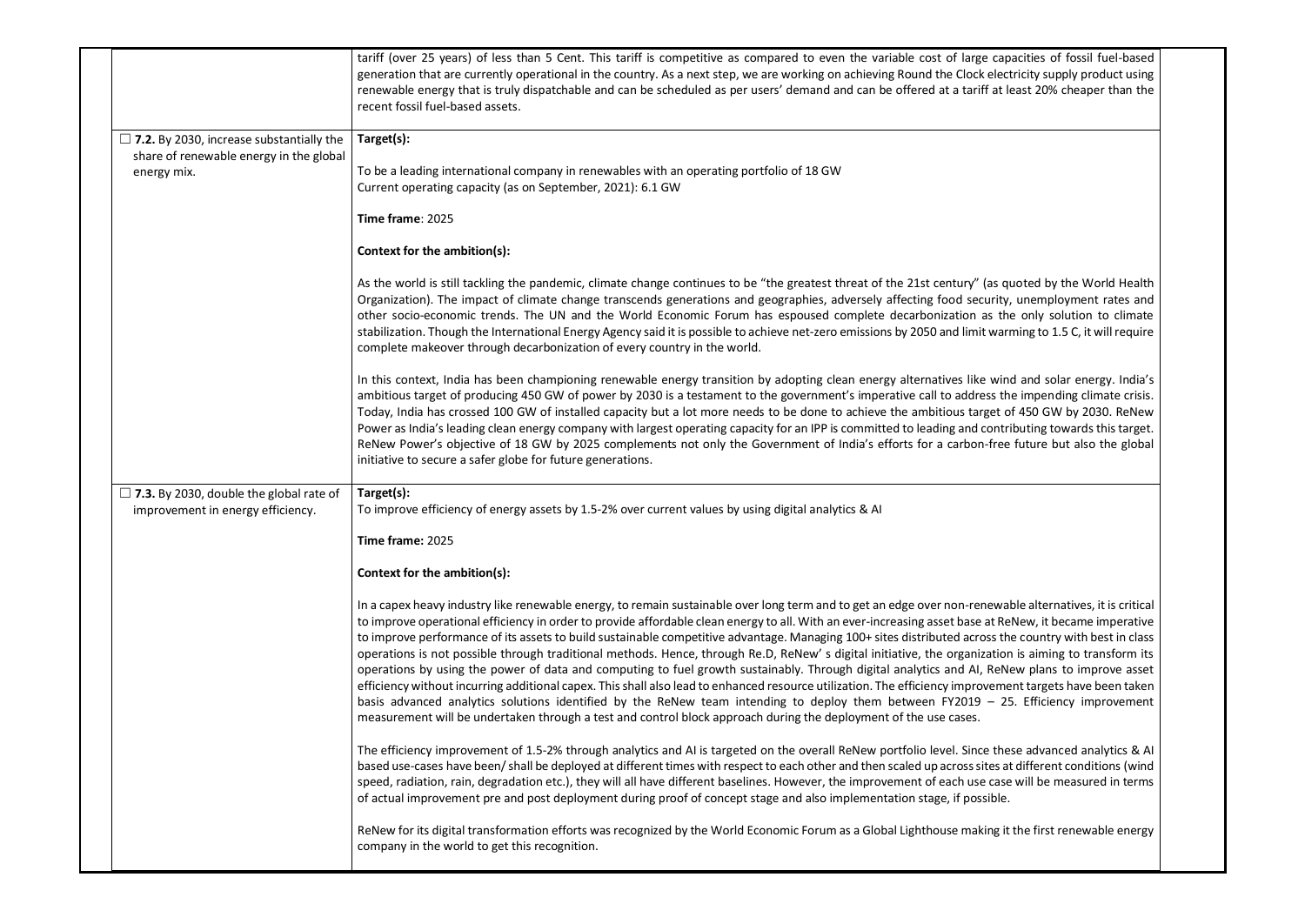| $\Box$ 7.a. By 2030, enhance international                                         | Target(s):                                                                                                                                                                                                                                            |
|------------------------------------------------------------------------------------|-------------------------------------------------------------------------------------------------------------------------------------------------------------------------------------------------------------------------------------------------------|
| cooperation to facilitate access to clean                                          |                                                                                                                                                                                                                                                       |
| energy research and technology,                                                    | Increasing efficiency of assets by 2-2.5% over current values through collaborative industry-academia research                                                                                                                                        |
| including renewable energy, energy                                                 |                                                                                                                                                                                                                                                       |
| efficiency and advanced and cleaner                                                | Time frame: 2030                                                                                                                                                                                                                                      |
| fossil-fuel technology, and promote                                                |                                                                                                                                                                                                                                                       |
| investment in energy infrastructure                                                | Context for the ambition(s):                                                                                                                                                                                                                          |
| and clean energy technology.                                                       |                                                                                                                                                                                                                                                       |
|                                                                                    | As a leading renewable energy company, ReNew Power has always strived for pioneering disruptive technologies throug                                                                                                                                   |
|                                                                                    | partnership with leading academic entities across the globe. Through industry-academia collaboration, ReNew already ha<br>with universities like Stanford, Princeton, and institutions like Indian Institute of Technology, Delhi, to foster research |
|                                                                                    | technological advancements and policy recommendations in the sector. As India moves towards achieving its ambitious 45                                                                                                                                |
|                                                                                    | research has a very prominent role to play in understanding the demands of the sector and the required technologies to fu                                                                                                                             |
|                                                                                    | its research initiatives aims to introduce newer technologies in the areas of circular economy, grid strengthening, generation                                                                                                                        |
|                                                                                    | prediction, energy storage in battery and hydrogen, and thereby improve efficiencies of its assets.                                                                                                                                                   |
|                                                                                    | Efficiency improvement monitoring will be done over a baseline which will be normalized PLFs of the participating solar/wi                                                                                                                            |
|                                                                                    | Normalization will be done with respect to the resource availability. Improvement will be measured as percentage increase                                                                                                                             |
|                                                                                    | same plants subsequent to the experimentation as compared to the normalized PLFs pre-experimentation. For example, i                                                                                                                                  |
|                                                                                    | PLF of 25% in the pre-experiment year(s), and post-experimentation the normalized PLF is 25.5%, the improvement over the                                                                                                                              |
| $\Box$ 7.b. By 2030, expand infrastructure<br>and upgrade technology for supplying | Target(s):<br>To expand infrastructure and upgrade technology for manufacturing wind and solar assets and thereby supplying mode                                                                                                                      |
| modern and sustainable energy                                                      | services                                                                                                                                                                                                                                              |
| services for all in developing countries,                                          | 1. Solar Module Manufacturing: Setting up 2 GW Solar Cell and Module Manufacturing by 2023                                                                                                                                                            |
| in particular least developed countries,<br>small island developing States, and    | Time frame: 2023                                                                                                                                                                                                                                      |
| land-locked developing countries, in                                               |                                                                                                                                                                                                                                                       |
| accordance with their respective                                                   | Context for the ambition(s):                                                                                                                                                                                                                          |
| programs of support.                                                               |                                                                                                                                                                                                                                                       |
|                                                                                    | <b>Why Solar Manufacturing makes sense?</b>                                                                                                                                                                                                           |
|                                                                                    | Expected Demand of Solar Modules in India - Government of India has announced a target of 450 GW from Re                                                                                                                                              |
|                                                                                    | backed by PMKUSUM and Make in India schemes. A majority of this target is expected to be met by Solar Power ge<br>growth in solar over last 5 years.                                                                                                  |
|                                                                                    |                                                                                                                                                                                                                                                       |
|                                                                                    | Current Installed Capacity & Technology of Modules Manufacturing in India - At present, the peak domestic dema                                                                                                                                        |
|                                                                                    | ~18 GWdc (13 GWac) in FY23 while the installed capacity of indigenous solar modules is only 11-12 GWdc and                                                                                                                                            |
|                                                                                    | respectively creating a huge supply-demand gap. Only around 1.5 GW of existing Solar manufacturing is capable                                                                                                                                         |
|                                                                                    | around 500 Wp that can compete with new manufacturing and rest of the plants are producing Polycrystalline Moc                                                                                                                                        |
|                                                                                    | of getting outdated, and thus all the equipment will soon be obsolete and require retrofit for shifting to latest techr                                                                                                                               |
|                                                                                    | Government Support for Solar Manufacturing: Under Atmanirbhar Bharat Initiative, Government of India has im                                                                                                                                           |
|                                                                                    | Custom Duty on imports of Solar Cells and Modules respectively effective from April 2022. This step will help the c                                                                                                                                   |
|                                                                                    | Solar manufacturing and would also enable India to export solar cells/modules. This would also provide other count                                                                                                                                    |
|                                                                                    | for procuring solar cells/modules. Further, to promote domestic Solar Manufacturing, Cabinet has approved introdu                                                                                                                                     |
|                                                                                    | Incentive (PLI) Scheme of Rs. 4,500 Crores over a five-year period (2021-2026) for High Efficiency Solar PV Modules.                                                                                                                                  |
|                                                                                    | Considering all of the above factors, it is ideal time for ReNew Power to venture into Solar Manufacturing Busines                                                                                                                                    |
|                                                                                    | from proposed Solar Manufacturing facility will help to meet internal demand of IPP business. Hence, ReNew Pow                                                                                                                                        |
|                                                                                    | by venturing into Solar manufacturing business.                                                                                                                                                                                                       |
|                                                                                    | 2. Wind turbine manufacturing: Setting up 500 MW/yr Wind Turbine Manufacturing Capacity by 2023                                                                                                                                                       |

Arough cutting-edge research in dy has established partnerships arch which can be the basis of us 450 GW target, collaborative to fuel growth. ReNew through eration improvement, resource

lar/wind plants pre-experiment. crease in normalized PLFs of the nple, if a plant has a normalized ver the baseline is 2%

**The and sustainable energy indernal** 

**Expected Demand Solar Modern Solar Energy by 2030,** ver generation based on current

demand of solar modules will be and 3-4 GWdc for Solar Cells pable of producing modules of  $e$  Modules which is on the verge technology.

as imposed 25% and 40% Basic the country in scaling domestic countries an alternative avenue troduction of Production Linked

isiness. Further, module output Power will become self-reliant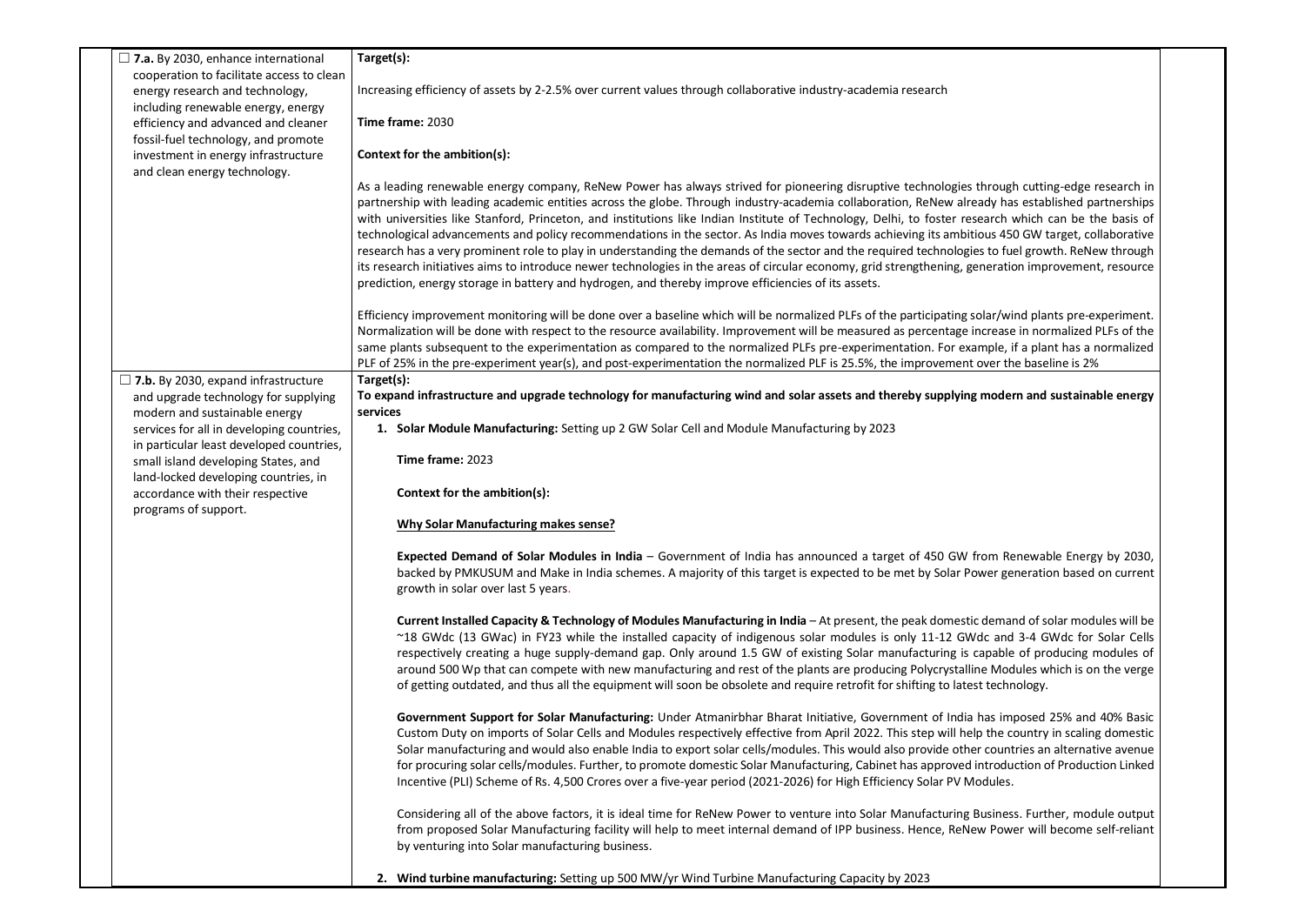| Timeframe: 2023                                                                                                                                                                                                                                                                                                                                                                                                  |
|------------------------------------------------------------------------------------------------------------------------------------------------------------------------------------------------------------------------------------------------------------------------------------------------------------------------------------------------------------------------------------------------------------------|
| Context for the ambition(s):                                                                                                                                                                                                                                                                                                                                                                                     |
| <b>Why Wind manufacturing?</b>                                                                                                                                                                                                                                                                                                                                                                                   |
| Expected growth in Wind Demand in India - With Government of India's target to reach 450 GW Renewable Energy by 2030, Wind energy<br>capacity is expected to reach 140 GW by 2030 from current 38 GW, growing @ 14% CAGR. This capacity growth will be powered by Pure-play<br>Wind bids, Firm-Power bids (hybrid, hydrogen, storage etc.) of which wind is a critical component, and demand from C&I customers. |
| Current Supply Scenario - Indian OEMs have precarious financial position while Global OEMs have global margin constraints making them<br>expensive, look at India at export hub and not as end use market and possess limited project development and execution capability.                                                                                                                                      |
| Life Cycle Cost Savings and Quality Control -                                                                                                                                                                                                                                                                                                                                                                    |
| • Given the inhouse volume requirement, it makes sense to have a diversified WTG procurement strategy – appropriate mix of inhouse<br>manufacturing and procurement from OEMs. This will ensure a better product mix along with better negotiation ability from WTG<br>OEMs.                                                                                                                                     |
| Cost competitiveness through lower capex and opex, and therefore better LCOE, can be achieved from self-manufacturing of wind<br>turbines.                                                                                                                                                                                                                                                                       |
| Superior quality assurance through mix of internal and external (with help of robust WTG technology partner) quality assurance<br>protocols.                                                                                                                                                                                                                                                                     |
| Further help boost our Self O&M initiatives through technological independence and better O&M margins.                                                                                                                                                                                                                                                                                                           |
| In light of the above-mentioned factors, venturing into wind manufacturing business in an Asset-light approach and lean manufacturing<br>setup is a rational step for ReNew Power to meet its future capacity requirements, achieve self-reliance and improve control over the                                                                                                                                   |
| entire wind value chain.                                                                                                                                                                                                                                                                                                                                                                                         |

emissions company-wide as we expand and will also be adopting suitable mitigation strategies for emission-intensive pain points within our operations.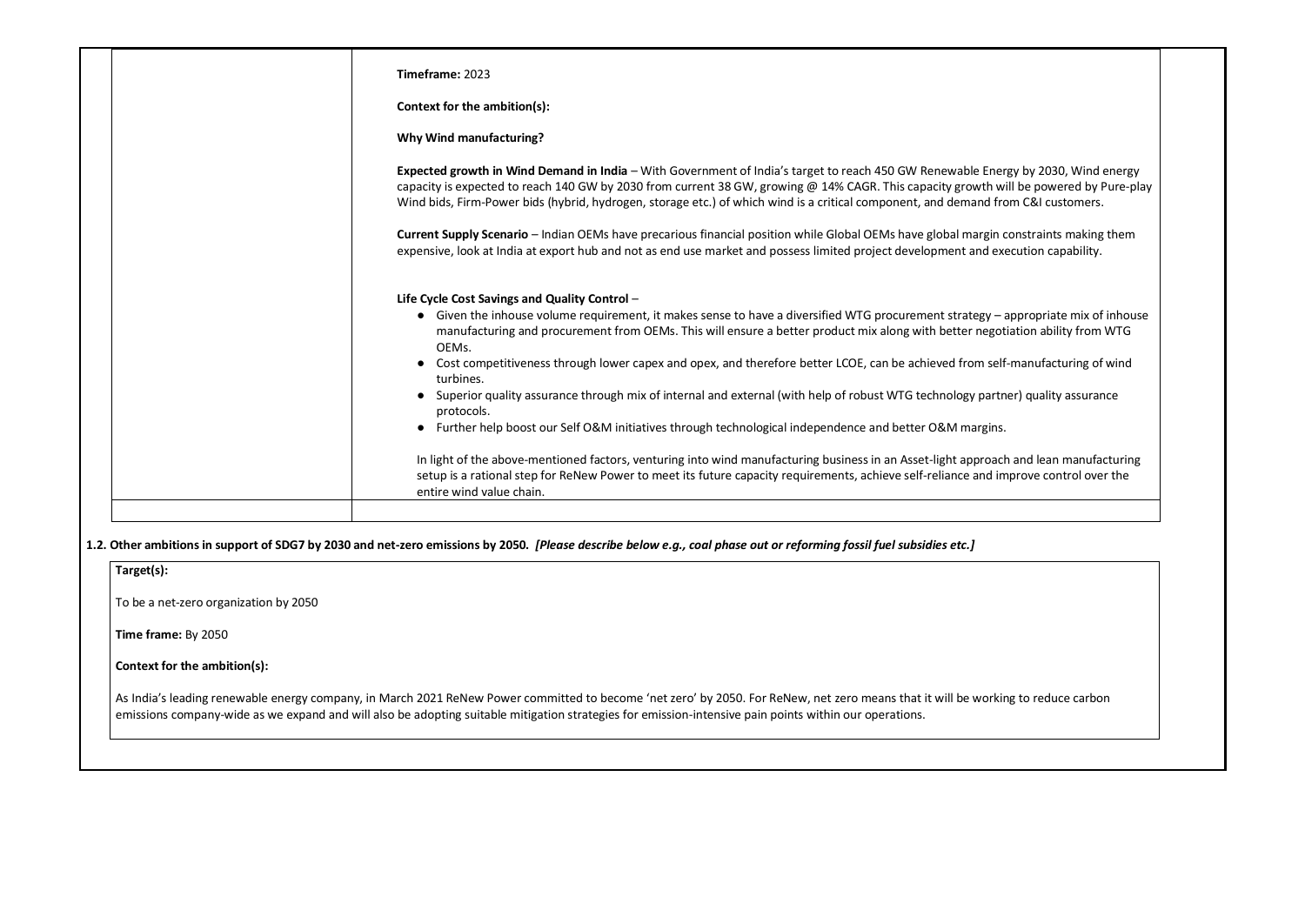# **SECTION 2: ACTIONS TO ACHIEVE THE AMBITION**

| Smartly using the storage technologies to provide maximum value for the user at optimal costs. We have already started detailed assessments by setting<br>up energy storage pilots and are in the process of deploying at least 300MW-hr of battery storage by end of Year 2022, beyond which we plan to<br>massively scale up storage deployment. The pilots focus on using lithium ion and flow battery technologies as a base with various chemistry combinations<br>within the same.<br>Description of action (7.2)<br>• Deploy new-age technologies to further reduce the cost of renewable generation<br>Invest in making renewable generation "firmer" with the addition of storage<br>Work with the government and industrial stakeholders to enable greening of the coal consuming processes<br>Invest around USD 9-12 Billion to reach to an operating capacity of 18 GW<br>Description of action (7.3)<br>Using digital analytics and AI to identify key areas of improvement for solar & wind assets and improving efficiency by deploying advanced analytics use<br>cases and thereby:<br>Improve asset yield by 1.5% to 2%<br>п<br>Increase employee productivity through the use of automated dashboards and models that flag operational issues<br>In-house team of data engineers and data scientists of a minimum 10 people to build models and deploy advanced analytics-based use cases.<br>Deploy minimum 30 use-cases across all current and future ReNew sites<br>Equip site and business teams with automated dashboards (minimum 25) to track real time KPIs and carry out activities with greater efficiency<br>п<br>Description of action (7. a)<br>Sponsor and collaborate on research with best in class universities and organizations around the world in the fields of circular economy, grid<br>strengthening, generation improvement, resource prediction, energy storage in battery and hydrogen and thereby contribute towards improving<br>efficiency<br>Efficiency improvement monitoring will be done over a baseline which will be normalized PLFs of the participating solar/wind plants pre-experiment.<br>Normalization will be done with respect to the resource availability. Improvement will be measured as percentage increase in normalized PLFs of the same<br>plants subsequent to the experimentation as compared to the normalized PLFs pre-experimentation. For example, if a plant has a normalized PLF of 25% in<br>the pre-experiment year(s), and post-experimentation the normalized PLF is 25.5%, the improvement over the baseline is 2%. Around 20 such experiments<br>have been planned with a total investment of around USD 20 million. Each of the experiments when completed will be validated by the ReNew engineering<br>team.<br>Description of action (7. b)<br><b>Solar Manufacturing:</b><br>Site Evaluation: Keep evaluating sites and states so that timely execution of manufacturing facilities can be done. It is important to get started so that<br>production from manufacturing facilities can be used for fulfilling demand of IPP business.<br>Technology Evaluation: Constantly evaluate upcoming technologies to gain competitive advantage. | April 2021- Dec 2027    |
|------------------------------------------------------------------------------------------------------------------------------------------------------------------------------------------------------------------------------------------------------------------------------------------------------------------------------------------------------------------------------------------------------------------------------------------------------------------------------------------------------------------------------------------------------------------------------------------------------------------------------------------------------------------------------------------------------------------------------------------------------------------------------------------------------------------------------------------------------------------------------------------------------------------------------------------------------------------------------------------------------------------------------------------------------------------------------------------------------------------------------------------------------------------------------------------------------------------------------------------------------------------------------------------------------------------------------------------------------------------------------------------------------------------------------------------------------------------------------------------------------------------------------------------------------------------------------------------------------------------------------------------------------------------------------------------------------------------------------------------------------------------------------------------------------------------------------------------------------------------------------------------------------------------------------------------------------------------------------------------------------------------------------------------------------------------------------------------------------------------------------------------------------------------------------------------------------------------------------------------------------------------------------------------------------------------------------------------------------------------------------------------------------------------------------------------------------------------------------------------------------------------------------------------------------------------------------------------------------------------------------------------------------------------------------------------------------------------------------------------------------------------------------------------------------------------------------------------------------------------------------------------------------------------------------------------------------------------------------------------------------------------------------------------------------------------------------------------------------------------------------------------------------------------------------------------------------------------------------------|-------------------------|
|                                                                                                                                                                                                                                                                                                                                                                                                                                                                                                                                                                                                                                                                                                                                                                                                                                                                                                                                                                                                                                                                                                                                                                                                                                                                                                                                                                                                                                                                                                                                                                                                                                                                                                                                                                                                                                                                                                                                                                                                                                                                                                                                                                                                                                                                                                                                                                                                                                                                                                                                                                                                                                                                                                                                                                                                                                                                                                                                                                                                                                                                                                                                                                                                                                    |                         |
|                                                                                                                                                                                                                                                                                                                                                                                                                                                                                                                                                                                                                                                                                                                                                                                                                                                                                                                                                                                                                                                                                                                                                                                                                                                                                                                                                                                                                                                                                                                                                                                                                                                                                                                                                                                                                                                                                                                                                                                                                                                                                                                                                                                                                                                                                                                                                                                                                                                                                                                                                                                                                                                                                                                                                                                                                                                                                                                                                                                                                                                                                                                                                                                                                                    | April 2021 - March 2025 |
|                                                                                                                                                                                                                                                                                                                                                                                                                                                                                                                                                                                                                                                                                                                                                                                                                                                                                                                                                                                                                                                                                                                                                                                                                                                                                                                                                                                                                                                                                                                                                                                                                                                                                                                                                                                                                                                                                                                                                                                                                                                                                                                                                                                                                                                                                                                                                                                                                                                                                                                                                                                                                                                                                                                                                                                                                                                                                                                                                                                                                                                                                                                                                                                                                                    | April 2019- March 2025  |
|                                                                                                                                                                                                                                                                                                                                                                                                                                                                                                                                                                                                                                                                                                                                                                                                                                                                                                                                                                                                                                                                                                                                                                                                                                                                                                                                                                                                                                                                                                                                                                                                                                                                                                                                                                                                                                                                                                                                                                                                                                                                                                                                                                                                                                                                                                                                                                                                                                                                                                                                                                                                                                                                                                                                                                                                                                                                                                                                                                                                                                                                                                                                                                                                                                    |                         |
|                                                                                                                                                                                                                                                                                                                                                                                                                                                                                                                                                                                                                                                                                                                                                                                                                                                                                                                                                                                                                                                                                                                                                                                                                                                                                                                                                                                                                                                                                                                                                                                                                                                                                                                                                                                                                                                                                                                                                                                                                                                                                                                                                                                                                                                                                                                                                                                                                                                                                                                                                                                                                                                                                                                                                                                                                                                                                                                                                                                                                                                                                                                                                                                                                                    |                         |
|                                                                                                                                                                                                                                                                                                                                                                                                                                                                                                                                                                                                                                                                                                                                                                                                                                                                                                                                                                                                                                                                                                                                                                                                                                                                                                                                                                                                                                                                                                                                                                                                                                                                                                                                                                                                                                                                                                                                                                                                                                                                                                                                                                                                                                                                                                                                                                                                                                                                                                                                                                                                                                                                                                                                                                                                                                                                                                                                                                                                                                                                                                                                                                                                                                    |                         |
|                                                                                                                                                                                                                                                                                                                                                                                                                                                                                                                                                                                                                                                                                                                                                                                                                                                                                                                                                                                                                                                                                                                                                                                                                                                                                                                                                                                                                                                                                                                                                                                                                                                                                                                                                                                                                                                                                                                                                                                                                                                                                                                                                                                                                                                                                                                                                                                                                                                                                                                                                                                                                                                                                                                                                                                                                                                                                                                                                                                                                                                                                                                                                                                                                                    |                         |
|                                                                                                                                                                                                                                                                                                                                                                                                                                                                                                                                                                                                                                                                                                                                                                                                                                                                                                                                                                                                                                                                                                                                                                                                                                                                                                                                                                                                                                                                                                                                                                                                                                                                                                                                                                                                                                                                                                                                                                                                                                                                                                                                                                                                                                                                                                                                                                                                                                                                                                                                                                                                                                                                                                                                                                                                                                                                                                                                                                                                                                                                                                                                                                                                                                    |                         |
|                                                                                                                                                                                                                                                                                                                                                                                                                                                                                                                                                                                                                                                                                                                                                                                                                                                                                                                                                                                                                                                                                                                                                                                                                                                                                                                                                                                                                                                                                                                                                                                                                                                                                                                                                                                                                                                                                                                                                                                                                                                                                                                                                                                                                                                                                                                                                                                                                                                                                                                                                                                                                                                                                                                                                                                                                                                                                                                                                                                                                                                                                                                                                                                                                                    | April 2021- March 2030  |
|                                                                                                                                                                                                                                                                                                                                                                                                                                                                                                                                                                                                                                                                                                                                                                                                                                                                                                                                                                                                                                                                                                                                                                                                                                                                                                                                                                                                                                                                                                                                                                                                                                                                                                                                                                                                                                                                                                                                                                                                                                                                                                                                                                                                                                                                                                                                                                                                                                                                                                                                                                                                                                                                                                                                                                                                                                                                                                                                                                                                                                                                                                                                                                                                                                    |                         |
|                                                                                                                                                                                                                                                                                                                                                                                                                                                                                                                                                                                                                                                                                                                                                                                                                                                                                                                                                                                                                                                                                                                                                                                                                                                                                                                                                                                                                                                                                                                                                                                                                                                                                                                                                                                                                                                                                                                                                                                                                                                                                                                                                                                                                                                                                                                                                                                                                                                                                                                                                                                                                                                                                                                                                                                                                                                                                                                                                                                                                                                                                                                                                                                                                                    |                         |
|                                                                                                                                                                                                                                                                                                                                                                                                                                                                                                                                                                                                                                                                                                                                                                                                                                                                                                                                                                                                                                                                                                                                                                                                                                                                                                                                                                                                                                                                                                                                                                                                                                                                                                                                                                                                                                                                                                                                                                                                                                                                                                                                                                                                                                                                                                                                                                                                                                                                                                                                                                                                                                                                                                                                                                                                                                                                                                                                                                                                                                                                                                                                                                                                                                    |                         |
|                                                                                                                                                                                                                                                                                                                                                                                                                                                                                                                                                                                                                                                                                                                                                                                                                                                                                                                                                                                                                                                                                                                                                                                                                                                                                                                                                                                                                                                                                                                                                                                                                                                                                                                                                                                                                                                                                                                                                                                                                                                                                                                                                                                                                                                                                                                                                                                                                                                                                                                                                                                                                                                                                                                                                                                                                                                                                                                                                                                                                                                                                                                                                                                                                                    |                         |
| Selection of Manufacturing line Suppliers: ReNew Power will be opting for Solar Cell and Solar Module line manufacturing tools from best-in-class suppliers.                                                                                                                                                                                                                                                                                                                                                                                                                                                                                                                                                                                                                                                                                                                                                                                                                                                                                                                                                                                                                                                                                                                                                                                                                                                                                                                                                                                                                                                                                                                                                                                                                                                                                                                                                                                                                                                                                                                                                                                                                                                                                                                                                                                                                                                                                                                                                                                                                                                                                                                                                                                                                                                                                                                                                                                                                                                                                                                                                                                                                                                                       |                         |
| Future ready shop floor layouts: Keep manufacturing layout and shop-floors designs flexible to have space for technology upgradation from PERC to Topcon<br>technology in the future.                                                                                                                                                                                                                                                                                                                                                                                                                                                                                                                                                                                                                                                                                                                                                                                                                                                                                                                                                                                                                                                                                                                                                                                                                                                                                                                                                                                                                                                                                                                                                                                                                                                                                                                                                                                                                                                                                                                                                                                                                                                                                                                                                                                                                                                                                                                                                                                                                                                                                                                                                                                                                                                                                                                                                                                                                                                                                                                                                                                                                                              | October 2021-March 2023 |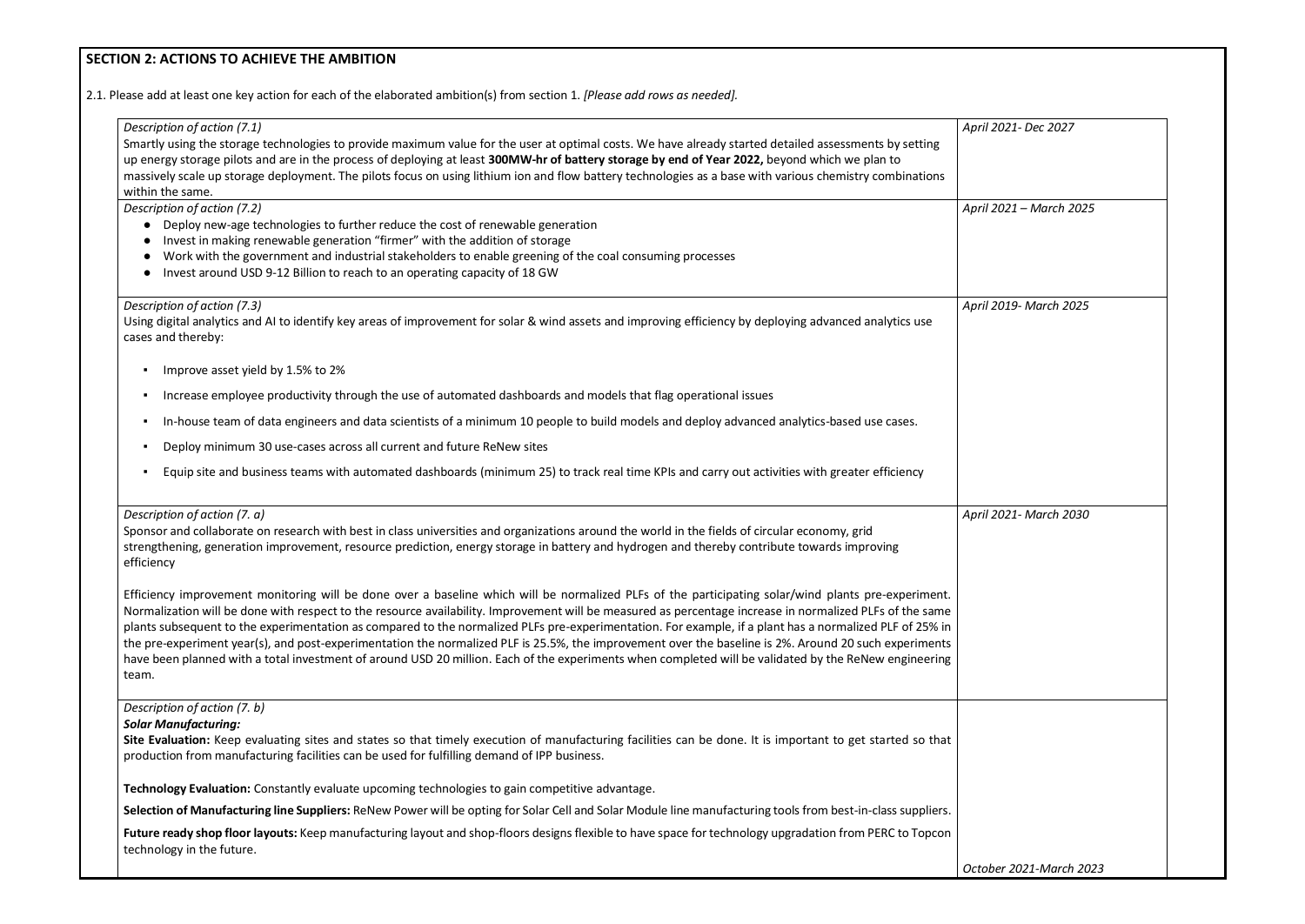**CAPEX for technology upgradation:** There is a provision for an additional CAPEX for technology upgradation of our manufacturing facility. In case any technology upgradation is not required, this additional budget will be saved, and it will thus give us increased equity returns for the project.

Setting R&D Lab set up: The Company also intends to set up an R&D lab with the aim of achieving further significant cost reductions and efficiency improvements. The R&D efforts are expected to continuously progress in improving existing technologies and developing new technologies. It is expected that a broad variety of technologies will continue to characterize the PV technology portfolio, depending on the specific requirements and economics of the various applications. R&D lab will also be tasked for value engineering on BoM items like silver paste, screen design, module BoM, etc. in order to continuously improve the efficiency of the modules.

**Opting for Digital Manufacturing:** Setting up Industry 4.0 and implement Fab MES and SAP S/4 Hana to track each process performance, manage raw materials and finished goods' inventory, and monitor cost of conversion. This will provide us competitive advantage through better digitization and traceability.

### *Wind Manufacturing:*

**Site Evaluation:** Currently in final stages of doing robust evaluation of various sites for factory location to ensure that there are no future bottlenecks in terms of logistics, location, approvals, amenities, possibility for future expansion etc.

- Greenhouse Gas (GHG) inventory preparation to map Scope 1 (Direct GHG Emissions occurring from sources that are owned or controlled by the company) and Scope 2 emissions (Indirect GHG Emissions account for GHG emissions from the generation of purchased electricity consumed by a company)
- Capacity building of employees on inventory development and management
- Public disclosures of Scope 1 and Scope 2 emissions
- Developing mitigation strategy to reduce emissions within the operations

**Technology Evaluation:** Tie up with strong Technology Partner for cost optimized, high PLF wind turbine and line of sight for future technologies for the next 10 years.

**Supply Chain:** ReNew Power will setup a robust manufacturing supply chain for procuring raw materials and components from best-in-class suppliers.

**Future Facility Upgradation:** Keep manufacturing layout and shop-floors designs flexible to have space for technology upgradation in the future.

**CAPEX for technology upgradation:** There is a provision for an additional CAPEX for technology upgradation of our manufacturing facility. In case any technology upgradation is not required, this additional budget will be saved, and it will thus give us increased equity returns for the project.

**Human Resources:** Wind manufacturing will create huge direct and indirect skilled job opportunities. ReNew Power plans to invest in manpower training to boost productivity and improve human capital.

*Description of action (other ambitions) (Net-Zero)*

*July 2021- March 2023 March 2021- March 2050*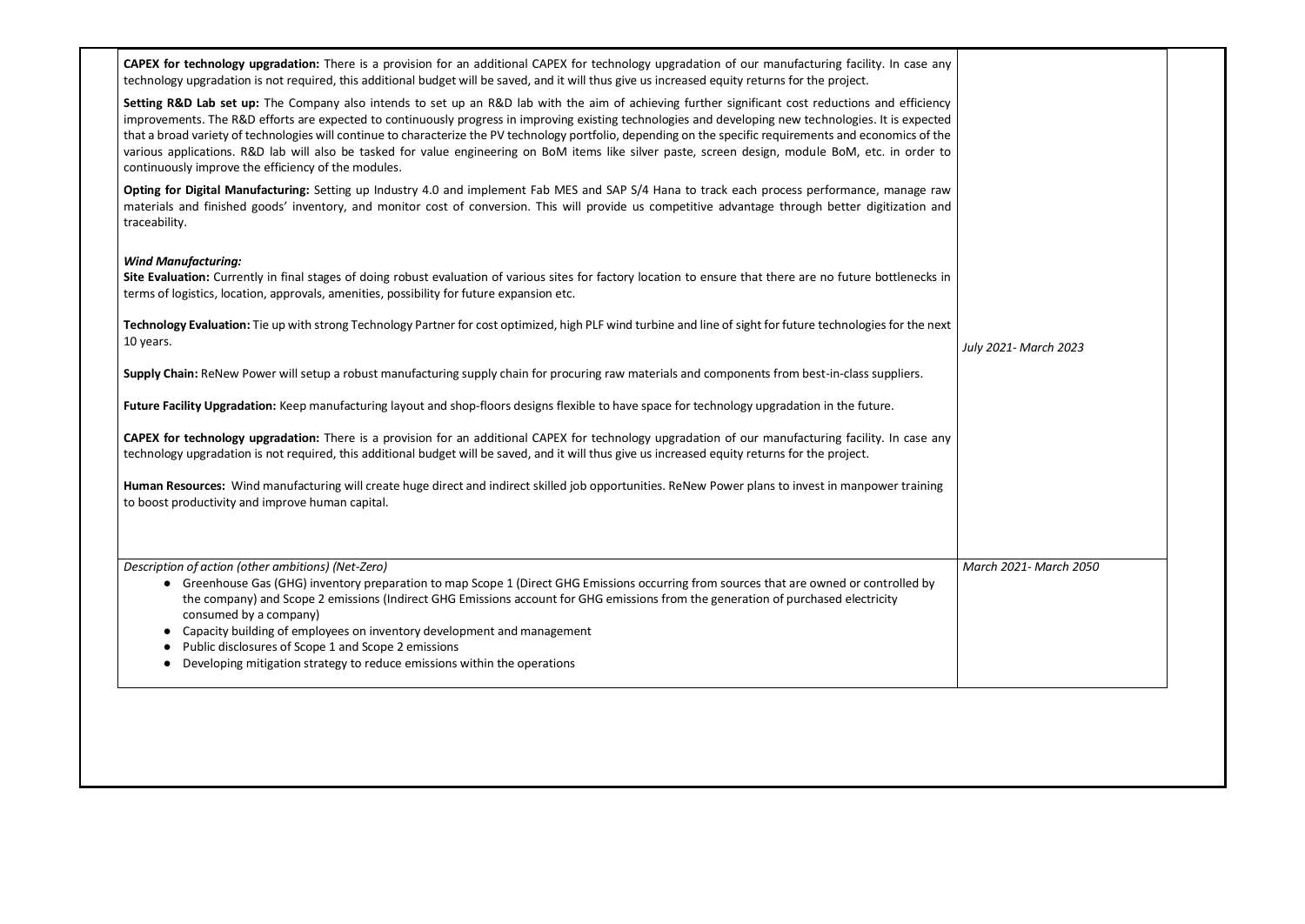## **SECTION 3: OUTCOMES**

3.1*.* Please add at least one measurable and time-based outcome for **each** of the actions from section 2. *[Please add rows as needed].*

| Outcome 7.1<br>Tariffs achieved for the Round the Clock bids in year 2027 are at least 20% lower than the tariffs for operating conventional thermal | Date              |
|------------------------------------------------------------------------------------------------------------------------------------------------------|-------------------|
| power plants.                                                                                                                                        | <b>March 2027</b> |
|                                                                                                                                                      |                   |
| Outcome 7.2                                                                                                                                          | <b>March 2025</b> |
| Operating capacity of 18 GW by 2025                                                                                                                  |                   |
| Outcome 7.3                                                                                                                                          | <b>March 2025</b> |
| Minimum 30 use cases to be deployed in asset management leading to increase in productivity by 1.5-2% by the year 2025 -                             |                   |
| Outcome 7. A                                                                                                                                         | <b>March 2030</b> |
| Increase efficiency of assets by 2-2.5% over current values by 2030                                                                                  |                   |
| Outcome 7. B                                                                                                                                         |                   |
| 2 GW Solar Cell and Module Manufacturing facility by 2023 - annual<br>$\bullet$                                                                      | <b>March 2023</b> |
| 500 MW/yr Wind Turbine Manufacturing Facility by 2023 - annual<br>$\bullet$                                                                          |                   |
| Outcome (other ambitions) (Net-Zero)                                                                                                                 | <b>March 2050</b> |
| Net-zero emissions by 2050                                                                                                                           |                   |

● Low cost – high efficiency storage solutions that can offer bulk storage at less than USD 60 per KW-hr. While the storage costs have been reducing, same needs to undergo a much faster cost reduction to be able to contribute to our target. This is possible by targeted interventions from storage technology companies. Projects of such nature are high CAPEX and low OPEX investments. A 1000MW project would typically require USD 1.4 bn investment, and hence cost of financing plays a major role in defining the tariff. For a storage project of 300 MW, investment requirements would range from **USD 400-500 Million**

## **SECTION 4: REQUIRED RESOURCES AND SUPPORT**

4.1. Please specify required finance and investments for **each** of the actions in section 2.

**7.1:**

**7.2:**

- Capital capability of ~ **USD 9-12 Billion**
- Land availability of ~ **60,000 acres**

**7.3:**

Operating a digital and analytics lab with dedicated data scientists, data engineers, business translators, visualizers and implementation team, provisioning and setting up the Azure cloud infrastructure for hosting and deploying our analytics models, visualization tool.

**7. a**

● **USD 20 Million** approximately cumulative spread over 8 years for collaborative efforts with 50 faculty members and 200 students; 20 startups / research organizations.

**7. b**

- Solar module manufacturing: **USD 200 Million**
- Wind Turbine Manufacturing: **USD 40 Million**

**Other ambitions: (Net-Zero)**

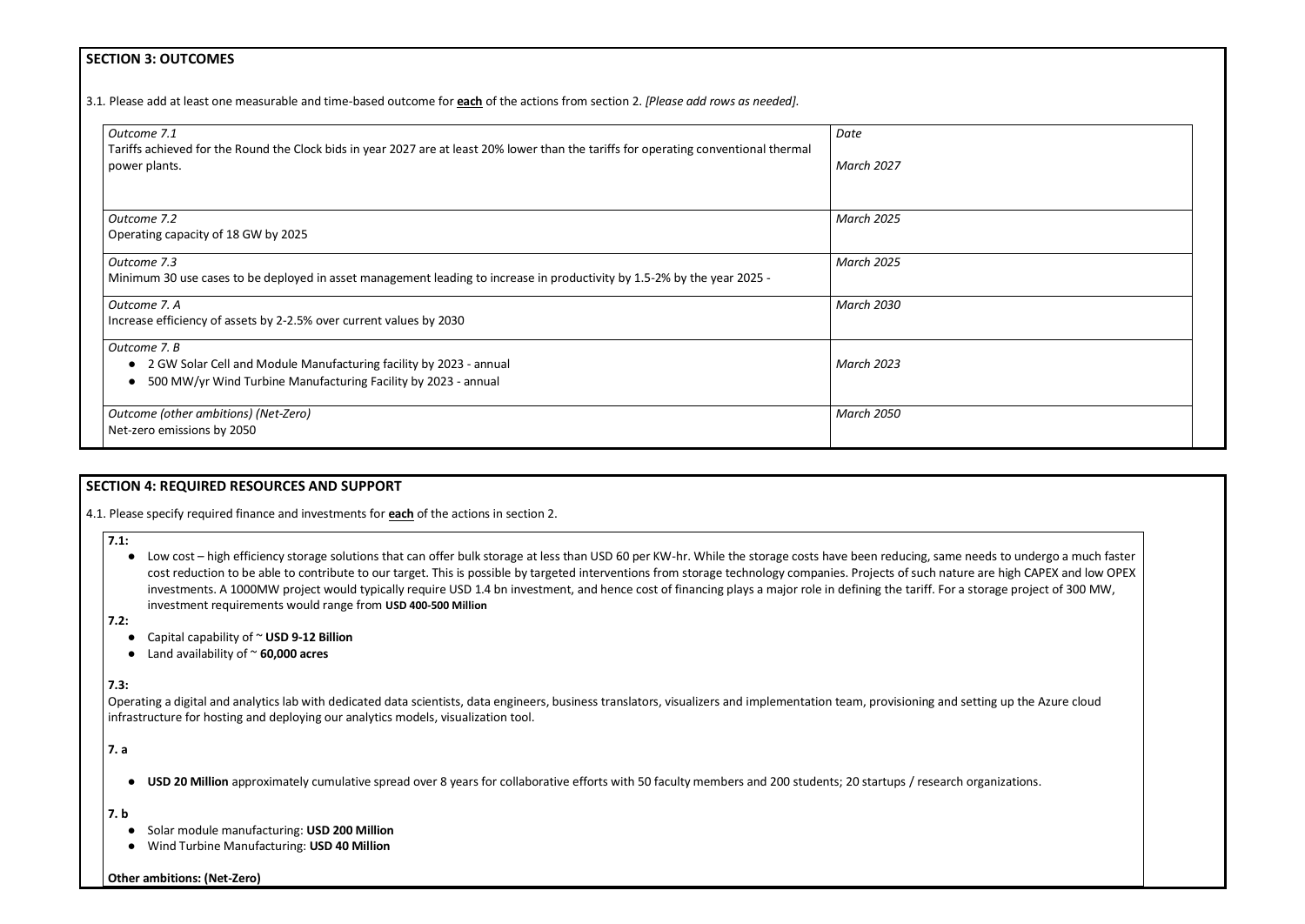- Internal capacity building
- Hiring of resources equipped to support ReNew in its net zero journey
- Appointing external consultant to guide the company
- Third party assurance agency

4.2. [For countries only] In case support is required for the actions in section 2, please select from below and describe the required support and specify for which action.

*[Examples of support for Member States could include: Access to low-cost affordable debt through strategic de-risking instruments, capacity building in data collection; development of integrated energy plans and energy transition pathways; technical assistance, etc.]*

| $\Box$ Financing         | Description |
|--------------------------|-------------|
|                          |             |
| $\Box$ In-Kind           | Description |
| contribution             |             |
| $\Box$ Technical Support | Description |
|                          |             |
| $\Box$ Other/Please      | Description |
| specify                  |             |

## **SECTION 5: IMPACT**

5.1. Countries planned for implementation including number of people potentially impacted.

#### India

No. of people to be impacted potentially: **20 million**

5.2. Alignment with the 2030 Agenda for Sustainable Development – Please describe how **each** of the actions from section 2 impact advancing the SDGs by 2030. *[up to 500 words, please upload supporting strategy documents as needed]* 

SDG 7 dovetail into SDG 13 (Climate Action). As the world recognizes that decarbonization is the only solution to address climate change, countries, especially the signatories of the Paris Agreement, have to prioritize reducing their carbon footprint by meeting all their power requirements through renewable energy sources. The commitment to reach net-zero emissions by 2050 will not be possible without a deterministic application of SDG 7. ReNew Power's efforts to generate 18 GW by 2025 directly contribute to the global efforts to reach net-zero emissions. Moreover, the cutting-edge research and development projects led by ReNew Power promise exponential outcomes in the renewable energy sector.

Energy is the fundamental driver for any social intervention to make our world a better place. Be it reducing gender inequalities, improving access to education and healthcare, or eradicating poverty, affordable and clean energy plays a critical role that determines the effectiveness and efficiency to achieve our sustainable development goals. The role of energy cannot be overemphasized in the age of technology and pandemic, where millions are struggling for basic necessities due to lack of access to energy.

The socio-economic inequalities existing today can be directly linked to unequal access to energy. Communities that have limited access to energy are known to be having limited resilience to economic shocks and adverse events such as the pandemic. Even in those communities that are impoverished, women are more adversely affected given their role to procure water, fuel, and food for their families. According to WHO, "women exposed to high levels of indoor smoke are more than twice as likely to suffer from Chronic Obstructive Pulmonary Diseases than women who use cleaner fuels and technologies". In this context alone, access to affordable and clean energy plays a critical role in achieving SDG 3 (Good health and well-being) and SDG 5 (Gender equality). ReNew Power's solar panels and cells have high potential to positively impact generations of under-served communities and contribute to the nation's efforts to bridge the economic divide.



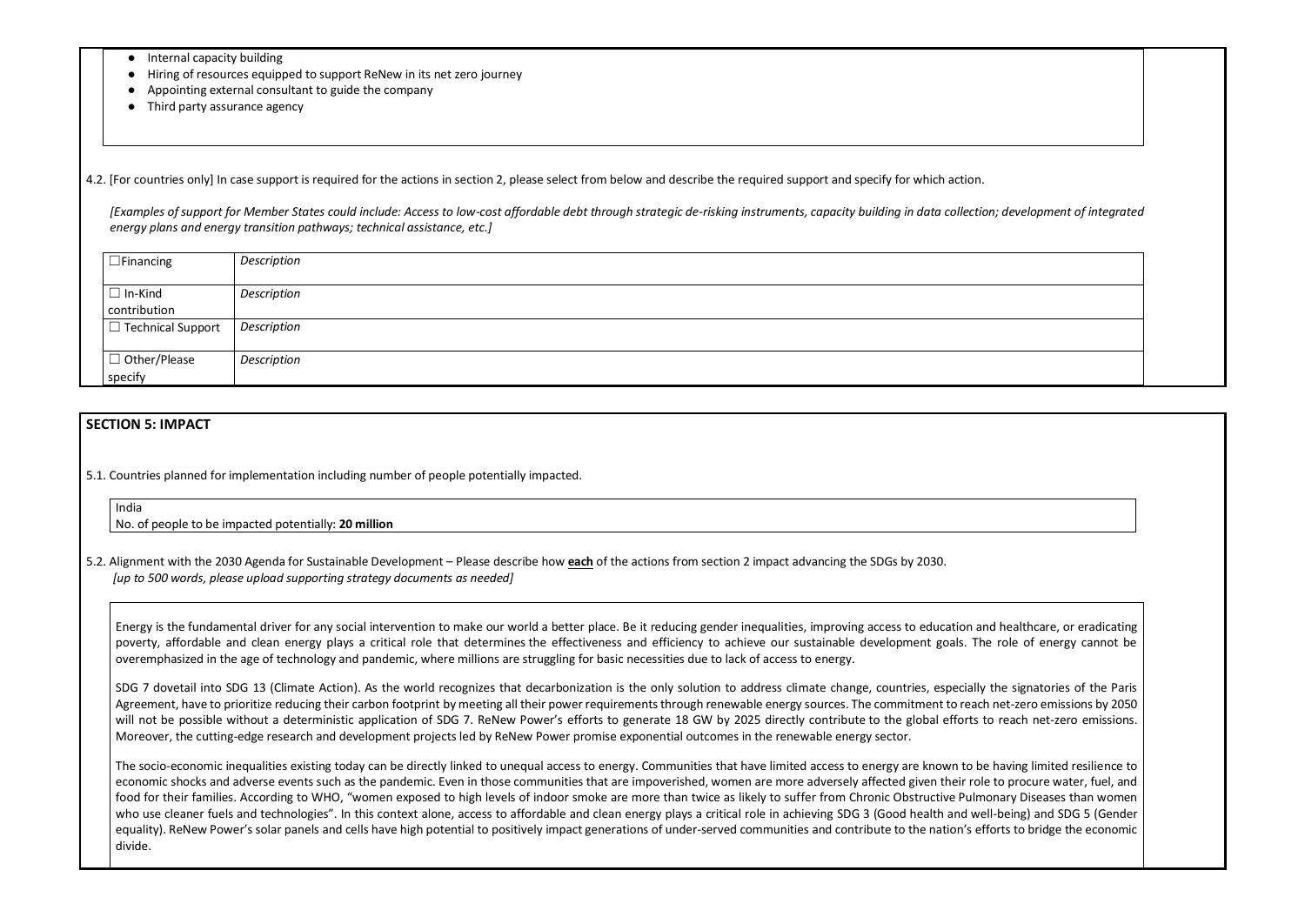UNICEF report (Sustainable Energy for Children, 2015) highlights the positive correlation between access to electrification (particularly for lighting) and improved attendance and quality of education. The need for reliable energy is an essential component to ensure continuity in education and thereby, ensuring human capit SDG 7 is, hence, irreplaceable to achieve the outcomes of SDG 4 (Quality Education).

5.3. Alignment with Paris Agreement and net-zero by 2050 - Please describe how **each** of the actions from section 2 align with the Paris Agreement and national NDCs (if emissions by 2050.

As one of India's leading renewable energy company, the core business of the company is aligned to India's Nationally Determined Contribution (INDC) to "increase t energy resources to 40% of installed electric power capacity by 2030." With an installed capacity of 6.1 GW, currently, ReNew contributes to 1.4% of India's total inst has helped to avoid 0.5% of India's total carbon emissions and 1.1% of India's total power sector emissions (assured by DNV- as on July 31, 2021).

*[up to 500 words, please upload supporting strategy documents as needed]* 

ReNew Power has aligned its business strategy to meet the government of India' target of 450 GW of renewable energy by 2030. Besides setting up solar farms and ReNew Fower has aligned its business strategy to meet the gove states in India, ReNew Power has committed to establishing both solar cell and module manufacturing units in the immediate future. The proposed units will not only and provide better control over the supply chain for critical components.

In 2020, ReNew Power decided to develop its Greenhouse Gas (GHG) inventory for its operations and facilities for Scope 1 and Scope 2 emissions. In March 2021, becoming a 'carbon neutral' by 2050 across its operations and is currently working on developing mitigation strategies for emission-intensive pain points within our is also committed to reducing its carbon footprint across its value chain and will be working with keys suppliers and OEM partners to integrate them as part of its pro strategy.

6.1. Please describe how you intend to track the progress of the proposed outcomes in section 3. Please also describe if you intend to use other existing reporting framew outcomes.

Each of the proposed outcomes will be tracked through an in-house review mechanism. As part of our operating process, each of our functions go through multiple held every month.

## **SECTION 6: MONITORING AND REPORTING**

7.1:

● Results of competitive bids conducted by Central and State Agencies

7.2, 7.3, 7.A, 7.B:

- Company annual report
- Sustainability report
- Public disclosures in line with TCFD framework

| education, both in terms of<br>tal development of a nation.                               |  |
|-------------------------------------------------------------------------------------------|--|
| f applicable) and support the net-zero                                                    |  |
| the share of non-fossil-based<br>talled power capacity, which                             |  |
| nd wind farms across 9 nine<br>help in backward integration                               |  |
| <b>ReNew Power committed to</b><br>ur operations. ReNew Power<br>oposed carbon management |  |

| works to track progress on the proposed |  |  |  |  |
|-----------------------------------------|--|--|--|--|
| e progress reviews which are            |  |  |  |  |
|                                         |  |  |  |  |
|                                         |  |  |  |  |
|                                         |  |  |  |  |
|                                         |  |  |  |  |
|                                         |  |  |  |  |
|                                         |  |  |  |  |
|                                         |  |  |  |  |
|                                         |  |  |  |  |
|                                         |  |  |  |  |
|                                         |  |  |  |  |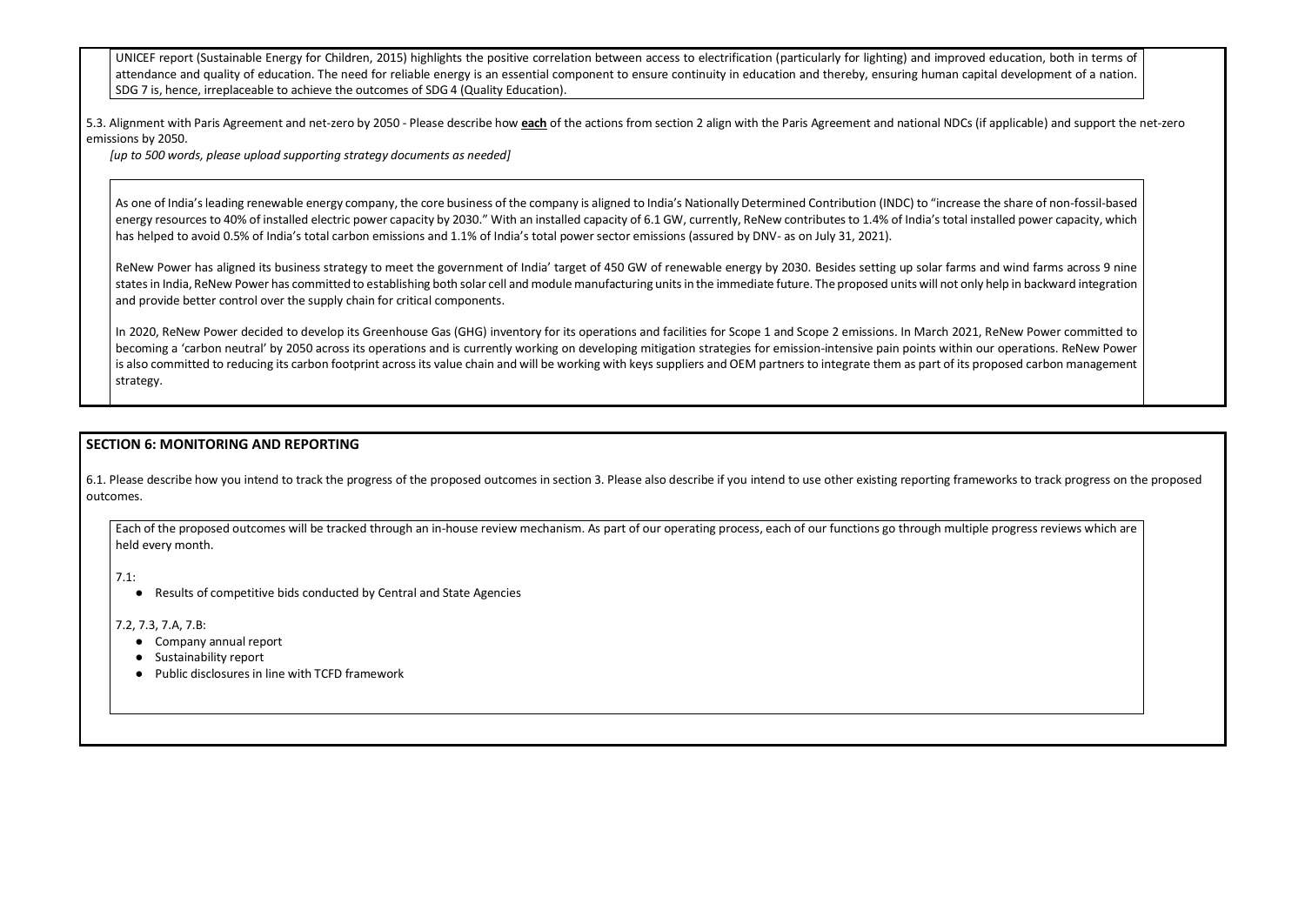## **SECTION 7: GUIDING PRINCIPLES CHECKLIST**

Please use the checklist below to validate that the proposed Energy Compact is aligned with the guiding principles.

- **I. Stepping up ambition and accelerating action** Increase contribution of and accelerate the implementation of the SDG7 targets in support of the 2030 Agenda for Sust
	- I. 1. Does the Energy Compact strengthen and/or add a target, commitment, policy, action related to SDG7 and its linkages to the other SDGs that results in a higher *frameworks?*

- *I.2. Does the Energy Compact increase the geographical and/or sectoral coverage of SDG7 related efforts?* ☒Yes ☐No
- *I.3. Does the Energy Compact consider inclusion of key priority issues towards achieving SDG7 by 2030 and the net-zero emission goal of the Paris Agreement by 2050 data including the outcome of the Technical Working Groups?* ⊠Yes □No

☒Yes ☐No

**II. Alignment with the 2030 agenda on Sustainable Development Goals** – Ensure coherence and alignment with SDG implementation plans and strategies by 2030 as we priorities.

*II.1. Has the Energy Compact considered enabling actions of SDG7 to reach the other sustainable development goals by 2030?* ⊠Yes □No

*II.2. Does the Energy Compact align with national, sectoral, and/or sub-national sustainable development strategies/plans, including SDG implementation plans/road* 

*II.3. Has the Energy Compact considered a timeframe in line with the Decade of Action?* ⊠Yes □No

## **III. Alignment with Paris Agreement and net-zero by 2050** - Ensure coherence and alignment with the Nationally Determined Contributions, long term net zero emission

*III.1. Has the Energy Compact considered a timeframe in line with the net-zero goal of the Paris Agreement by 2050?* ⊠Yes □No

*III.2. Has the Energy Compact considered energy-related targets and information in the updated/enhanced NDCs?* ⊠Yes □No

*III.3. Has the Energy Compact considered alignment with reaching the net-zero emissions goal set by many countries by 2050?* ⊠Yes □No

**IV. Leaving no one behind, strengthening inclusion, interlinkages, and synergies** - Enabling the achievement of SDGs and just transition by reflecting interlinkages with other

*IV.1. Does the Energy Compact include socio-economic impacts of measures being considered?* ⊠Yes □No

*IV.2. Does the Energy Compact identify steps towards an inclusive, just energy transition?* ⊠Yes □No

*IV.3. Does the Energy Compact consider measures that address the needs of the most vulnerable groups (e.g. those impacted the most by energy transitions, lack of energy access). In the sympacted the most by energy transit* 

V. Feasibility and Robustness - Commitments and measures are technically sound, feasible, and verifiable based a set of objectives with specific performance indicators, needed.

V.1. Is the information included in the Energy Compact based on updated quality data and sectoral assessments, with clear and transparent methodologies related to

*V.2. Has the Energy Compact considered inclusion of a set of SMART (specific, measurable, achievable, resource-based and time based) objectives?* ⊠Yes □No

V.3. Has the Energy Compact considered issues related to means of implementation to ensure feasibility of measures proposed (e.g. cost and financing strategy, technical assume here issues related by measureships, *and part policy and regulatory gaps, data and technology)?* ⊠Yes □No

#### **SECTION 8: ENERGY COMPACT GENERAL INFORMATION**

8.1. Title/name of the Energy Compact

ReNew Power- accelerating India's clean energy transition

8.2. Lead entity name (for joint Energy Compacts please list all parties and include, in parenthesis, its entity type, using entity type from below)

| tainable Development for Paris Agreement<br>cumulative impact compared to existing |
|------------------------------------------------------------------------------------|
|                                                                                    |
| 0 - as defied by latest global analysis and                                        |
| ell as national development plans and                                              |
| <i>lmaps?</i> ⊠Yes □No                                                             |
| strategies.                                                                        |
| other SDGs.                                                                        |
| $energy$ access)? $\boxtimes$ Yes $\Box$ No                                        |
| baselines, targets and data sources as                                             |
| $\mathfrak o$ the proposed measures? $\boxtimes$ Yes $\Box$ No                     |
| nical assistant needs and partnerships,                                            |